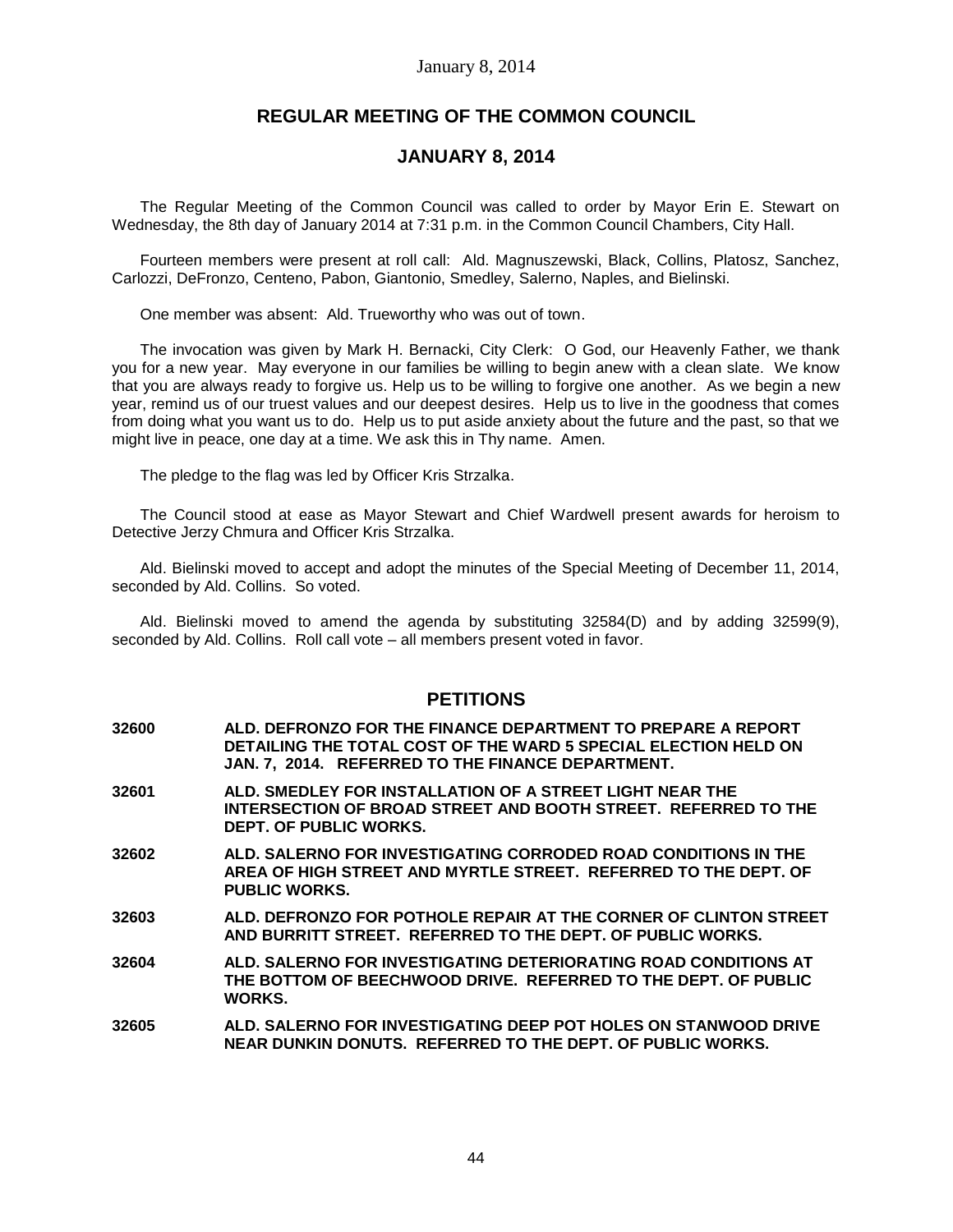Ald. Bielinski moved to adopt the Consent Agenda, seconded by Ald. Collins. Roll call vote – all members present voted in favor. Approved January 9, 2014 by Erin E. Stewart, Mayor.

# **CONSENT AGENDA**

## **OFFICE OF THE CORPORATION COUNSEL**

#### **32581 RE: CELINES LOPEZ V. CITY OF NEW BRITAIN**

To Her Honor, the Mayor, and the Common Council of the City of New Britain: the undersigned beg leave to report the following:

Please be advised that Judgment has been ordered in favor of the City of New Britain by the New Britain Superior Court Honorable Judge Cynthia Swienton on December 2, 2013 in the above captioned matter. On September 10, 2013, the Office of Corporation Counsel filed a Motion to Dismiss requesting judgment in its favor alleging that the court did not have subject matter jurisdiction based on the plaintiff's failure to comply with the notice requirements of Connecticut General Statute Section 13a-149. The plaintiff failed to adequately describe the location of the defect. The Honorable Court agreed with the City of New Britain's position, dismissed the matter against the City of New Britain and granted judgment in the City's favor.

> Irena J. Urbaniak City Attorney

## **PURCHASING DEPARTMENT**

#### **32582 RE: SLOPE MOWER FOR THE PUBLIC WORKS DEPARTMENT**

To Her Honor, the Mayor, and the Common Council of the City of New Britain: the undersigned beg leave to report the following:

Public Bid No. 3752 was solicited and received in accordance with the Purchasing Ordinances of the City of New Britain for a Slope Mower for the Public Works Department, Utilities Division. Funding is available for this purchase within the Public Works Department, Utilities Division's, account number, 9303501000-5436, Water Capital Equipment Expense, Equipment Maintenance and Repairs.

Invitations to bid were solicited and the bid was duly advertised in the New Britain Herald Newspaper, the City and State of Connecticut's Department of Administration Services websites and mailed to eighteen (18) Lawn Equipment Companies. The Purchasing Agent did not receive any letters from the Lawn Equipment Companies on the mailing list who indicated they could not provide a response to the bid request. The Responses received are on file in the Town Clerks Office. .

The bid was reviewed for conformance to specifications by the Public Works Department, Utilities Division's Administration and the Purchasing Agent. The new Slope Mower will replace an existing Slope Mower that the Utilities Davison has been utilizing since 1996 to cut grass at the reservoirs. The existing mower has been breaking down a lot this year while cutting the grass. The parts to make the needed repairs are becoming harder to find and some are no longer available. The lowest bid for the Slope Mower submitted by Steve Willand, Inc of Brookfield, CT did not meet bid specifications. They indicated this in a letter submitted with their bid. The Slope Mower they submitted a bid for could only cut a slope of 34 degrees and not 40 degrees that many of the slopes are at the reservoirs. Also the cut range was only 2 to 4 inches and not 1.5 to 6 inches, tires were smaller, less engine horse power, smaller hydraulic fluid reservoirs and the mower chassis would not remain fixed because of the center of gravity. Therefore the Deputy Director of the Public Works Department is recommending that the bid be awarded to Kut Kwick Corporation of Brunswick, GA who submitted the lowest bid and met all of the bid specifications. The bid results were presented to the Water Commission at their December 3, 2013 meeting. At this meeting they approved the Deputy Director of the Public Works Department's recommendations for the purchase of the Slope Mower from Kut Kwick Corporation of Brunswick, GA.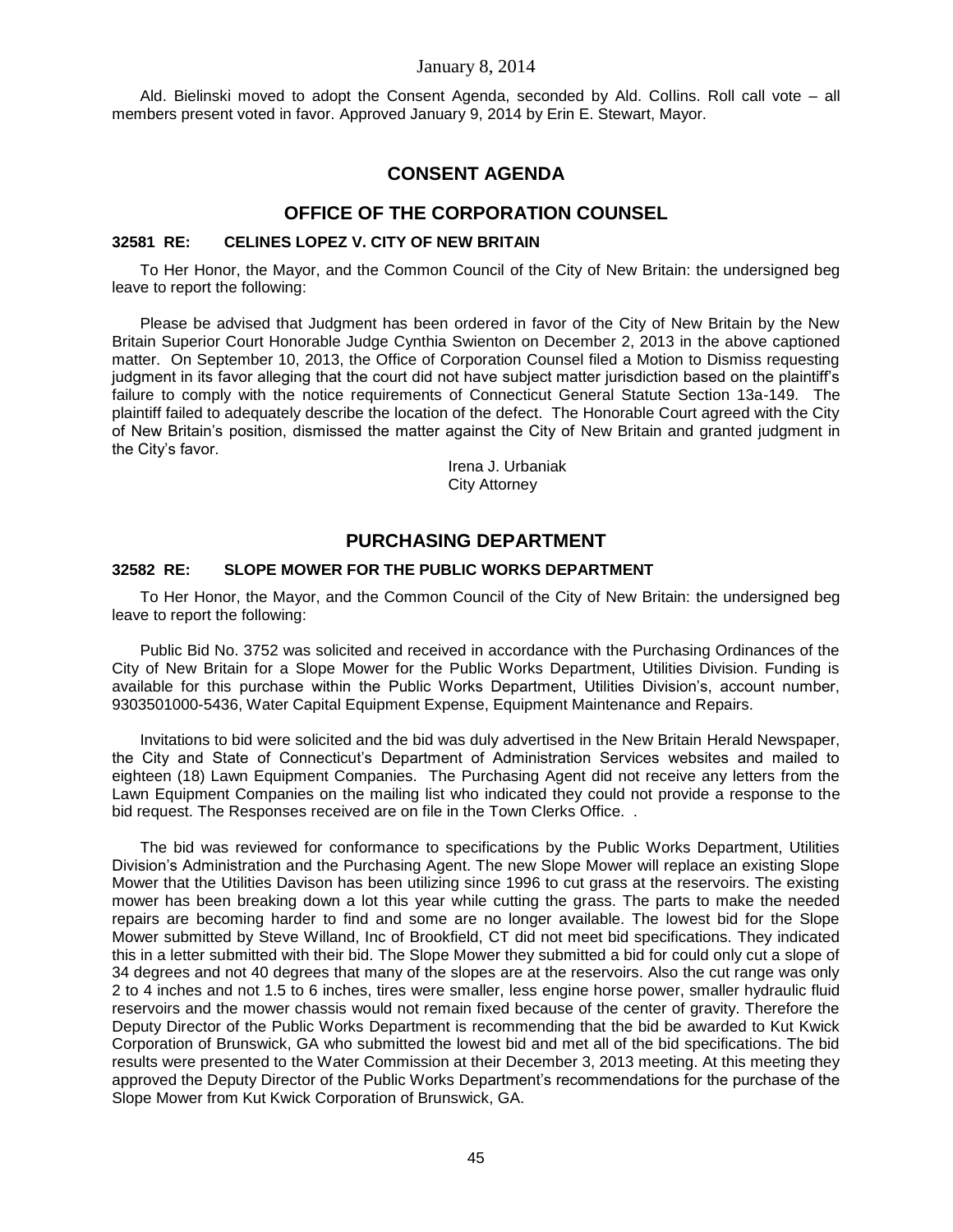RESOLVED: That the Purchasing Agent is hereby authorized to issue a Purchase Order to Kut Kwick Corporation of Brunswick, GA for the purchase of a new Slope Mower for \$60,172.00 for the Public Works Department, Utilities Division per the terms and specifications of Public Bid No. 3752.

> Jack Pieper Purchasing Agent

## **32583 RE: VIBRATORY PLATE COOMPACTOR FOR THE PUBLIC WORKS DEPARTMENT**

To Her Honor, the Mayor, and the Common Council of the City of New Britain: the undersigned beg leave to report the following:

Public Bid No. 3757 was solicited and received in accordance with the Purchasing Ordinances of the City of New Britain for a Vibratory Plate Compactor for the Public Works Department, Utilities Division. Funding is available for this purchase within the Public Works Department, Utilities Division's, account number, 9303501000-5436, Water Capital Equipment Expense, Equipment Maintenance and Repairs.

Invitations to bid were solicited and the bid was duly advertised in the New Britain Herald Newspaper, the City and State of Connecticut's Department of Administration Services websites and mailed to Nineteen (19) Construction Equipment Companies. The Purchasing Agent did not receive any letters from the Construction Equipment Companies on the mailing list who indicated they could not provide a response to the bid request. The Responses received are on file in the Town Clerks Office. .

The bid was reviewed for conformance to specifications by the Public Works Department, Utilities Division's Administration and the Purchasing Agent. The new Vibratory Plate Compactor will replace an existing Vibratory Plate Compactor that the Utilities Division has been utilizing for the past (10) years to compact soil in trenches at construction sites. Parts to make the needed repairs are becoming harder to find and some are no longer available. Madison Supply Company, which is a Bridgeport Connecticut based company, has submitted a bid that met all bid specifications and was within 5% of the lowest bid submitted by a company located outside of the state. Per City Ordinance Section 2-578 item 10, Madison Supply Company agreed to lower their bid to match the price submitted by the lowest bidder for the Vibrator Plate Compactor. Therefore the Deputy Director of the Public Works Department is recommending that the bid be awarded to Madison Supply Company of Bridgeport, CT who met all of the bid specifications. The bid results were presented to the Water Commission at their December 3, 2013 meeting. At this meeting they approved the Deputy Director of the Public Works Department's recommendations for the purchase of the Vibratory Plate Compactor from Madison Supply Company of Bridgeport, CT.

RESOLVED: That the Purchasing Agent is hereby authorized to issue a Purchase Order to Madison Supply Company of Bridgeport, CT for the purchase of a new Vibratory Plate Compactor for \$4,490.00 for the Public Works Department, Utilities Division, per the terms and specifications of Public Bid No. 3757.

#### Jack Pieper Purchasing Agent

#### **32585 RE: ANNUAL TECHNICAL SUPPORT AND MAINTENANCE FOR THE ASSESSOR'S OFFICE SOFTWARE SYSTEM**

To Her Honor, the Mayor, and the Common Council of the City of New Britain: the undersigned beg leave to report the following:

In accordance with City Code of Ordinances, Chapter 2, Article VIII, Division 1, Section 2-531 a purchase order was requested by the City Assessor's Office for the annual software maintenance and technical support of their appraisal software.

| Supplier                          | Services                    | Amount     |
|-----------------------------------|-----------------------------|------------|
| Vision Government Solutions, Inc. | Annual Software Maintenance | \$7.785.00 |
| Northboro, MA.                    | and Technical Support       |            |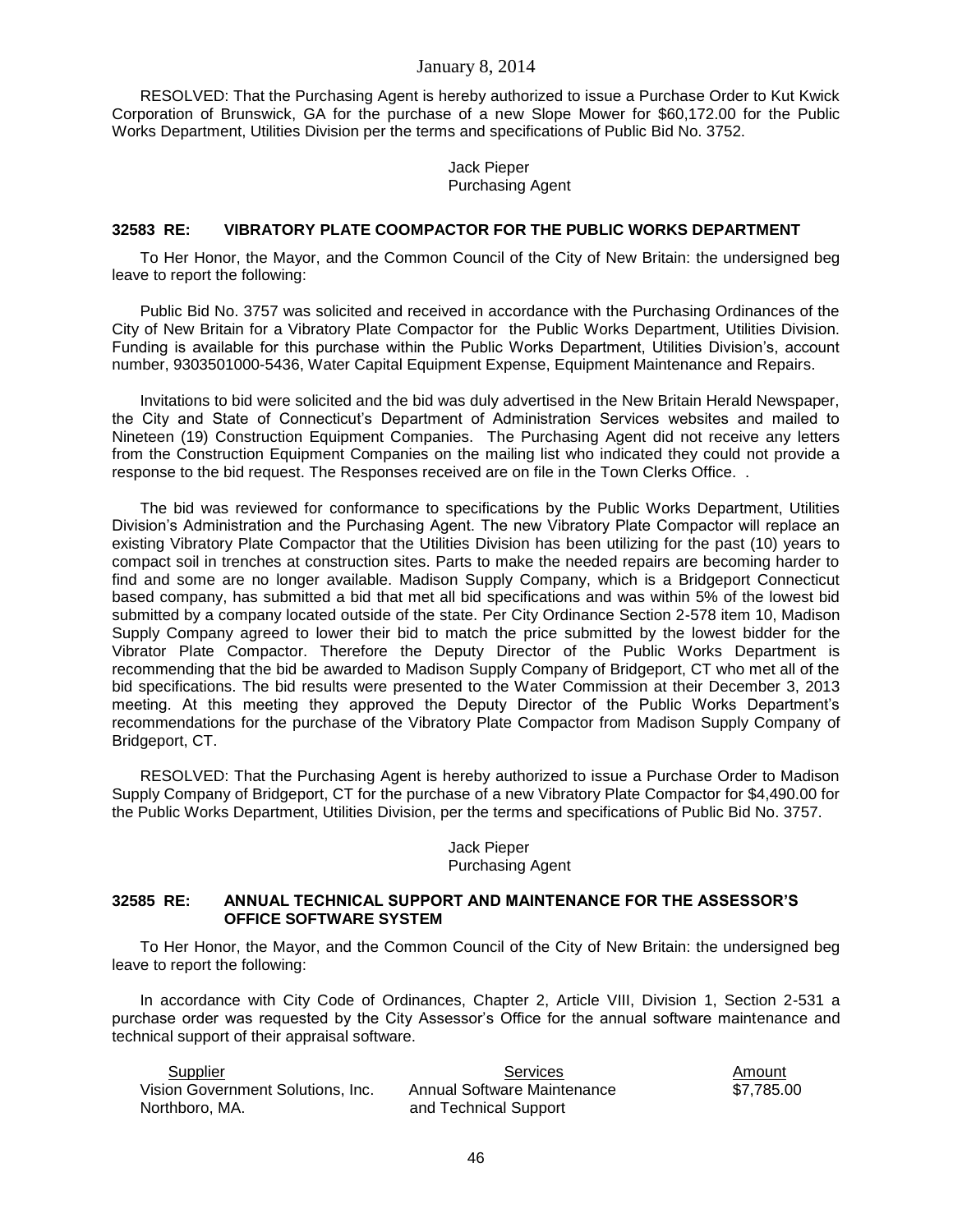The City Assessor's Office has requested a purchase order for the Annual Software Maintenance and Technical Support of their computer assisted mass appraisal software (CAMA), Vision Appraisal. The Vision Appraisal software maintains data on approximately 17,000 City properties including ownership information, land data and building data, building sketches and photos. Vision's data is used by various City departments, City taxpayers, lawyers, title searchers and is an essential tool for the Assessor's Office in the compilation of the annual real estate Grand List. Vision Government Solutions, Inc. has been providing this annual software maintenance and technical support service to the City Assessor's office since 2002. The Vision Appraisal software is owned by Vision Government Solutions, Inc. and is the predominant software provider for this type of application. Therefore it would be very difficult to find another local software company to provide a competitive bid for annual software maintenance and support. Bid solicitation for the annual renewal of annual software maintenance and technical support would not be beneficial to the City. The cost of this annual software maintenance and technical support is shared by the Public Works Department. Funding for this annual software maintenance and technical support is available in the Revenue Collections' account number 001107002-5352, Data Processing Account and the Public Works Administration's account number 001315001-5436, Equipment Maintenance and Repair.

RESOLVED: The Purchasing Agent is hereby authorized to issue a purchase order for \$7,785.00 to Vision Government Solutions, Inc. of Northboro, MA. for Annual Software Maintenance and Technical Support of the City Assessor's Office appraisal software.

> Jack Pieper Purchasing Agent

# **PURCHASING DEPARTMENT**

## **32586 RE: TASER CARTRIDGES AND BATTERIES FOR THE POLICE DEPARTMENT**

To Her Honor, the Mayor, and the Common Council of the City of New Britain: the undersigned beg leave to report the following:

In accordance with City Code of Ordinances, Chapter 2, Article VIII, Division 1, Section 2-538 (a), a purchase order was requested by the New Britain Police Department for the purchase of Taser Cartridges and Batteries.

| Supplier            | Need Supplies    | Quantity | Unit Price  | Total Price |
|---------------------|------------------|----------|-------------|-------------|
| Taser International | Taser Cartridges | 500      | \$25.95     | \$12,975.00 |
| Scottsdale, AZ.     | Taser Batteries  | 60       | \$34.95     | \$2,097.00  |
|                     |                  |          | Total Cost: | \$15,072,00 |

The New Britain Police Department has requested the purchase of Taser Cartridges and Batteries. Taser International is the manufacturer of the Taser Cartridges and Batteries. They no longer have a dealer in the State of Connecticut where their products can be purchased. All purchases for the Taser Cartridges and Batteries must be made directly from them. The Purchasing Agent verified this and has been in contact with Taser International. Therefore bid solicitation for the purchase of the Taser Cartridges and Batteries would not be beneficial to the City. Funding is available for this purchase in the Police Department's account numbers 001211015-5614, General Fund, Ammunitions and Explosives.

RESOLVED: That the Purchasing Agent is hereby authorized to issue a purchase order for \$15,072.00 to Taser International of Scottsdale, AZ for the purchase of Taser Cartridges and Batteries for the New Britain Police Department.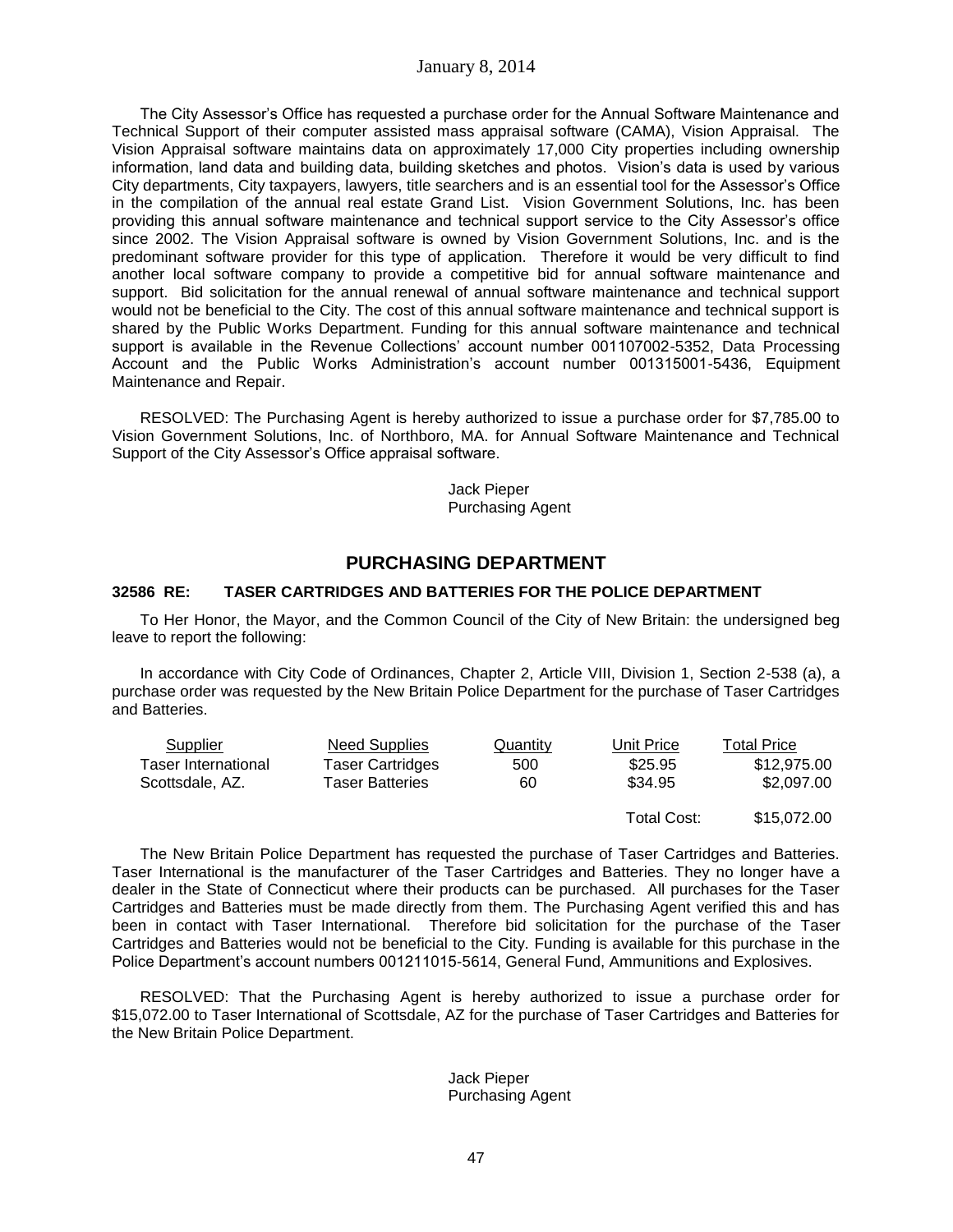### **32587 RE: RIFLE AND PISTOL AMMUNITION FOR THE POLICE DEPARTMENT**

To Her Honor, the Mayor, and the Common Council of the City of New Britain: the undersigned beg leave to report the following:

In accordance with City Code of Ordinances, Chapter 2, Article VIII, Division 1, Section 2-538 (a), a standing purchase order was requested by the Police Department for the following under the State of Connecticut's Cooperative Purchasing Plan:

| Supplier                         | <b>Need Supplies</b>        | <b>Total Price</b> |
|----------------------------------|-----------------------------|--------------------|
| Eagle Point Gun/ TJ Morris & Son | Rifle and Pistol Ammunition | \$47.162.20        |
| Thorofare, NJ.                   |                             |                    |

The New Britain Police Department requested a purchase order for Rifle and Pistol Ammunition utilizing the State of Connecticut's Contract Award #07PSX0219. This ammunition is used for training, State recertification's, and to be carried on duty. Funds are available within the Police Department's account number 001211015-5614, Ammunitions and Explosives.

RESOLVED: That the Purchasing Agent is hereby authorized to issue a purchase order for \$47,162.20 to Eagle Point Gun/TJ Morris & Son of Thorofare, NJ for the purchase of Rifle and Pistol Ammunitions for the New Britain Police Department utilizing the State of Connecticut's Cooperative Purchasing Plan, Contract Award #07PSX0219.

#### Jack Pieper Purchasing Agent

#### **32588 RE: RIFLE, SHOTGUN AND PISTOL AMMUNITION FOR THE POLICE DEPT.**

To Her Honor, the Mayor, and the Common Council of the City of New Britain: the undersigned beg leave to report the following:

In accordance with City Code of Ordinances, Chapter 2, Article VIII, Division 1, Section 2-538 (a), a standing purchase order was requested by the Police Department for the following under the State of Connecticut's Cooperative Purchasing Plan:

| <b>Supplier</b>                        | <b>Need Supplies</b>                 | <b>Total Price</b> |
|----------------------------------------|--------------------------------------|--------------------|
| Jurek Brothers Inc.,<br>Greenfield, MA | Rifle, Shotgun and Pistol Ammunition | \$3.871.95         |

The New Britain Police Department requested a purchase order for Rifle, Shotgun and Pistol Ammunition utilizing the State of Connecticut's Contract Award #07PSX0219. This ammunition is used for training, State Recertifications, and to be carried on duty. Funds are available within the Police Department's account number 001211015-5614, Ammunitions and Explosives.

RESOLVED: That the Purchasing Agent is hereby authorized to issue a purchase order for \$47,162.20 to Jurek Brothers, Inc. of Greenfield, MA for the purchase of Rifle, Shotgun and Pistol Ammunition for the New Britain Police Department utilizing the State of Connecticut's Cooperative Purchasing Plan, Contract Award #07PSX0219.

> Jack Pieper Purchasing Agent

#### **32589 RE: SMOKE GRENADES, DOOR LOCK BREACHERS AND RIOT CONTROL SPRAY FOR THE POLICE DEPT.**

To Her Honor, the Mayor, and the Common Council of the City of New Britain: the undersigned beg leave to report the following: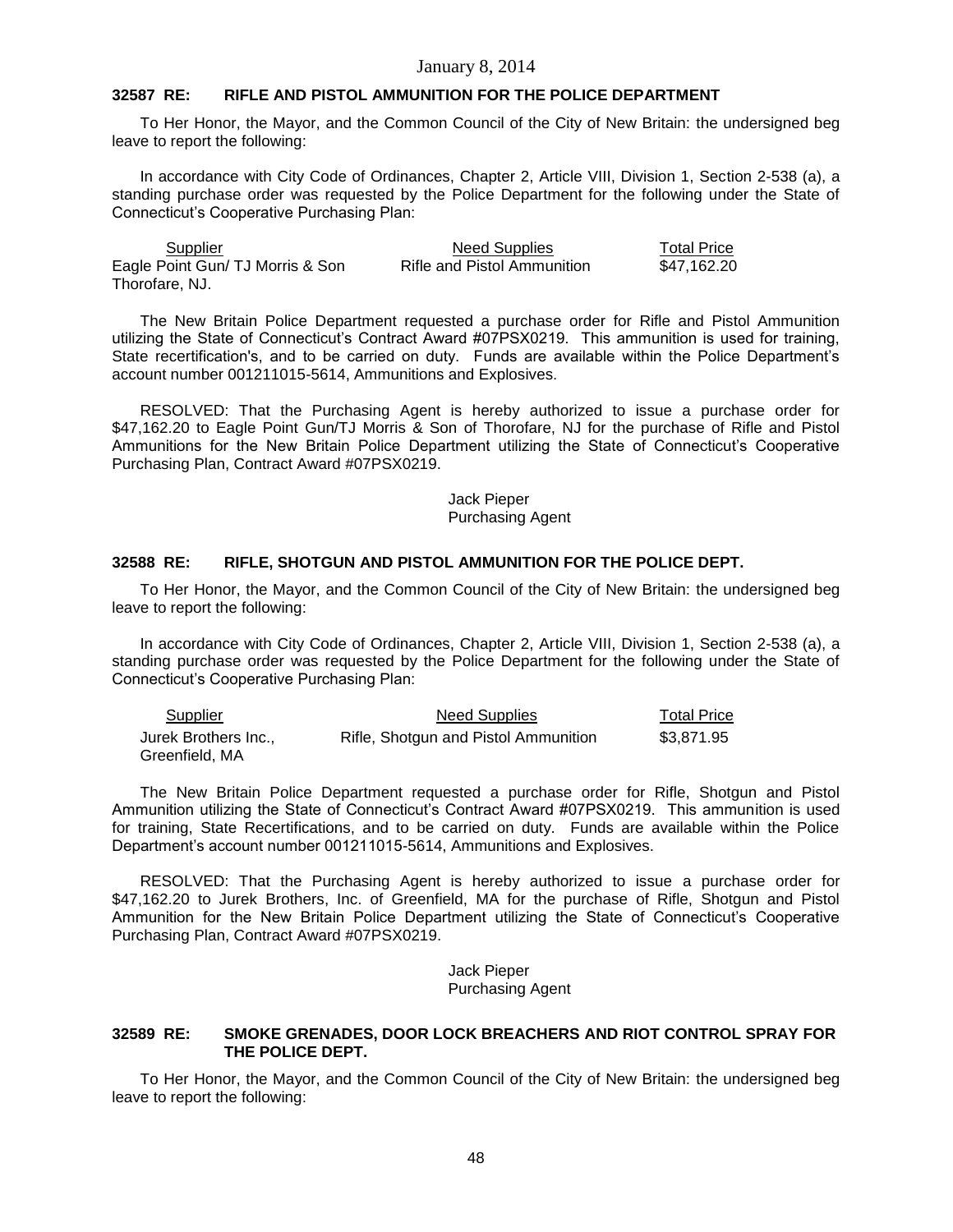In accordance with City Code of Ordinances, Chapter 2, Article VIII, Division 1, Section 2-538 (a), a purchase order was requested by the New Britain Police Department for the purchase of Smoke Grenades, Door Lock Breachers and Riot Control Spray.

| Supplier                         | Need Supplies                    | <b>Total Price</b> |
|----------------------------------|----------------------------------|--------------------|
| Witmer Public Safety Group, Inc. | Smoke Grenades, Door Lock        | \$4.594.24         |
| Coatesville, PA.                 | Breachers and Riot Control Spray |                    |

The New Britain Police Department requested the purchase of Smoke Grenades, Door Lock Breachers and Riot Control Spray. These items are used for training and are issued as duty items. Combined Tactical Systems is the manufacturer of these items. Witmer Public Safety Group, Inc is the only authorized distributor for Combined Tactical Systems in New England. The Purchasing Agent has verified this and has documentation from Combined Tactical Systems that Witmer Public Safety Group, Inc is their sole source dealer in the area. Therefore bid solicitation for the purchase of the Smoke Grenades, Door Lock Breachers and Riot Control Spray would not be beneficial to the City. Funding is available for this purchase in the Police Department's account numbers 001211015-5614, General Fund, Ammunitions and Explosives.

RESOLVED: That the Purchasing Agent is hereby authorized to issue a purchase order for \$4,594.24 to Witmer Public Safety Group, Inc of Coatesville, PA. for the purchase of Smoke Grenades, Door Lock Breachers and Riot Control Spray for the New Britain Police Department.

> Jack Pieper Purchasing Agent

## **32590 RE: MARKING CARTRIDGES FOR THE POLICE DEPARTMENT**

To Her Honor, the Mayor, and the Common Council of the City of New Britain: the undersigned beg leave to report the following:

In accordance with City Code of Ordinances, Chapter 2, Article VIII, Division 1, Section 2-538 (a), a purchase order was requested by the New Britain Police Department for the purchase of Marking Cartridges.

| Supplier                    | Need Supplies                        | <b>Total Price</b> |
|-----------------------------|--------------------------------------|--------------------|
| Dedham Sportsman Center/AAA | Marking Cartridges of Various Colors | \$5.541.00         |
| Police Supply               | for Pistols and Rifles and Frangible |                    |
| Dedham, MA.                 | Cartridges                           |                    |

The New Britain Police Department requested the purchase of Marking Cartridges of various colors. These marking cartridges are shot out of pistols and rifles and are utilized in training of Police Officers. Simulation Operations, Inc. is the manufacturer of these Marking Cartridges. Dedham Sportsman Center/AAA Police Supply is the only authorized distributor for Simulation Operations, Inc approved to sell in Connecticut. The Purchasing Agent has verified this and has documentation from Simulation Operations, Inc. indicating this. Therefore bid solicitation for the purchase of the Marking Cartridges would not be beneficial to the City. Frangible Cartridges are also used for training and are required on some of the ranges used by the New Britain Police Department. Funding is available for this purchase in the Police Department's account numbers 001211015-5614, General Fund, Ammunitions and Explosives.

RESOLVED: That the Purchasing Agent is hereby authorized to issue a purchase order for \$5,541.00 to Dedham Sportsman Center/AA Police Supply of Dedham, MA for the purchase of Marking Cartridges and Frangible cartridges needed for the training of Police Officers for the New Britain Police Department.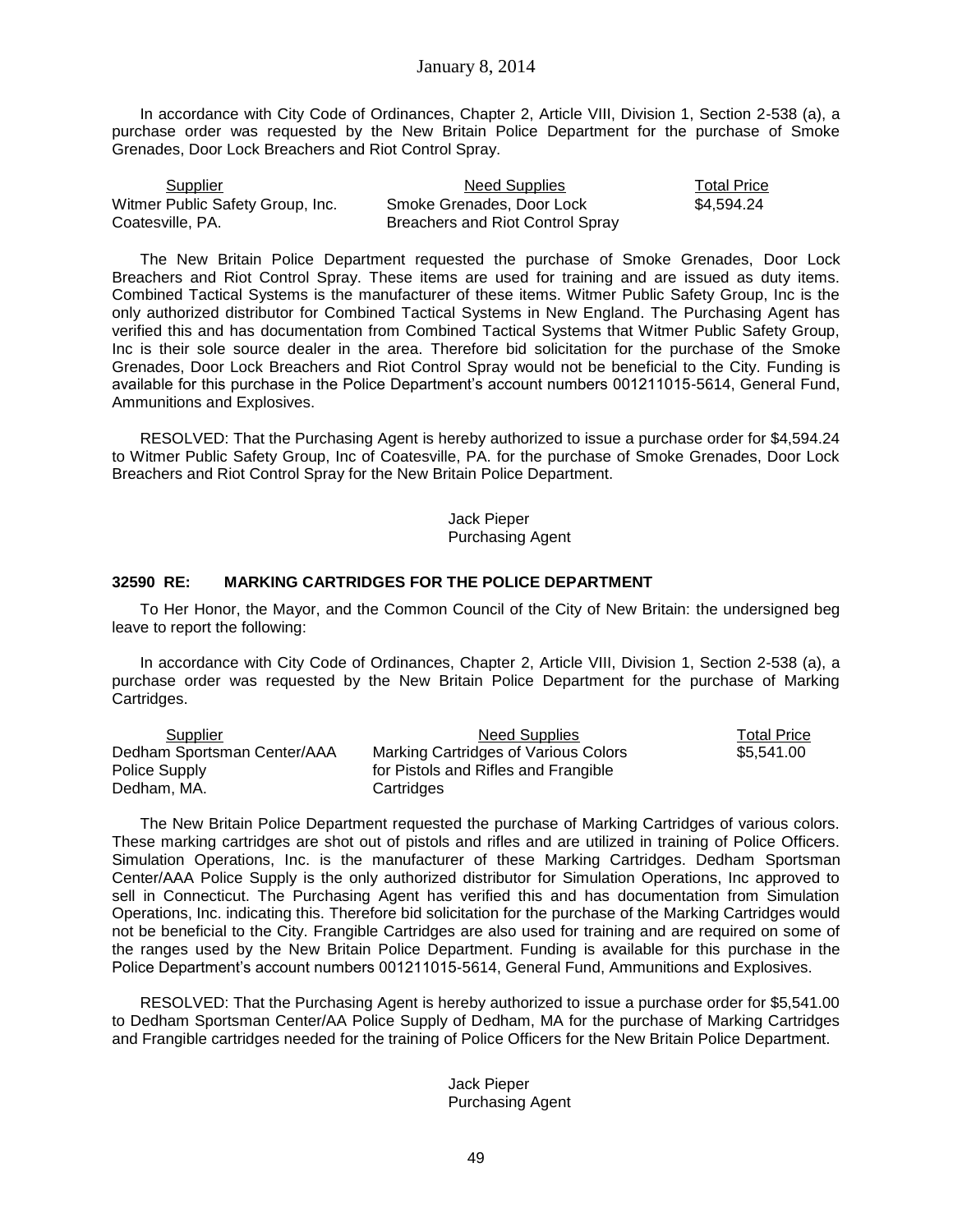### **32591 RE: ATHLETIC FIELD IMPROVEMENTS AT VETERANS MEMORIAL STADIUM AND CHESLEY PARK – PARK & RECREATION DEPT.**

To Her Honor, the Mayor, and the Common Council of the City of New Britain: the undersigned beg leave to report the following:

Public Bid No. 3758 was solicited and received in accordance with the Purchasing Ordinances of the City of New Britain for Athletic Field Improvements at Veterans Memorial Stadium and Chesley Park for the Public Works Department, Parks and Recreation Division. Funding for this purchase was approved by the Common Council at their June 25, 2013 meeting, Resolution 32374-1, Veterans Memorial Stadium and Resolution 32379-1, Chesley Park, Appropriation and Bond Authorization for the purchase of various Capital Projects. Funding for the Athletic Field Improvements at Veterans Memorial Stadium and Chesley Park is available in the Public Works Department, Parks and Recreation Division's account numbers, 0083237401-5454, Willow Brook Park Improvements, Construction Contracts and 0083237901-5454, Chesley Park Improvements, Construction Contracts.

Invitations to bid were solicited and the bid was duly advertised in the New Britain Herald Newspaper, the City and State of Connecticut's Department of Administration Services websites and mailed to sixteen (16) Construction Companies. The Purchasing Agent did not receive any letters from the Construction Companies on the mailing list who indicated that they could not respond to the bid request. The responses received are on file in the Town Clerks Office.

The bids were reviewed for conformance to specifications by the Public Works Department, Parks and Recreation Division's Administration, the City's On-call Engineering Company associated with this project and the Purchasing Agent. H.I. Stone & Son Inc, who is a Southbury, Connecticut based company, submitted the lowest bid for the Athletic Field Improvements at Chesley Park. They also submitted a bid that met all bid specifications and was within 5% of the lowest bid submitted by a company located outside of the state for the Athletic Field Improvements for Veterans Memorial Stadium. Per City Ordinance Section 2-578 item 10, H.I. Stone & Son Inc agreed to lower their bid to match the price submitted by the lowest bidder for the Athletic Field Improvements for Veterans Memorial Stadium. The price submitted by the Bidders for both Athletic Field Improvements was more than the Appropriation and Bond Authorization amounts. Therefore the Deputy Director of the Public Works Department is recommending the bid be awarded for the Veterans Memorial Stadium only for the base bid and for Alternate 1 Scoreboard, Alternate 2 Bleachers, Alternate 3E Sprinturf and Alternate 4A for the Beynon Track Surfacing to H.I. Stone & Son Inc of Southbury, CT who met all of the bid specifications.

In addition, as part of this contract, HI Stone is to install a multipurpose scoreboard at Chesley Park. This will add another \$175,000.00 to the project total.

RESOLVED: That the Purchasing Agent is hereby authorized to issue a Purchase Order for \$2,679,200.00 and enter into a contract with H.I. Stone & Son Inc, of Southbury, CT for the Athletic Field Improvements at Veterans Memorial Stadium and to install a multipurpose scoreboard at Chesley Park for the Public Works Department, Parks and Recreation Division per the terms and specifications of Public Bid No. 3758.

> Jack Pieper Purchasing Agent

## **DEPARTMENT OF PUBLIC WORKS**

## **32579-1 RE: TRASH AND DEBRIS – 104 DWIGHT STREET**

To Her Honor, the Mayor, and the Common Council of the City of New Britain: the undersigned beg leave to report the following:

The Building Department has taken legal action to have the property at 104 Dwight Street cleared of trash and debris under the City's Clean and Lien program.

Mark E. Moriarty, Director Public Works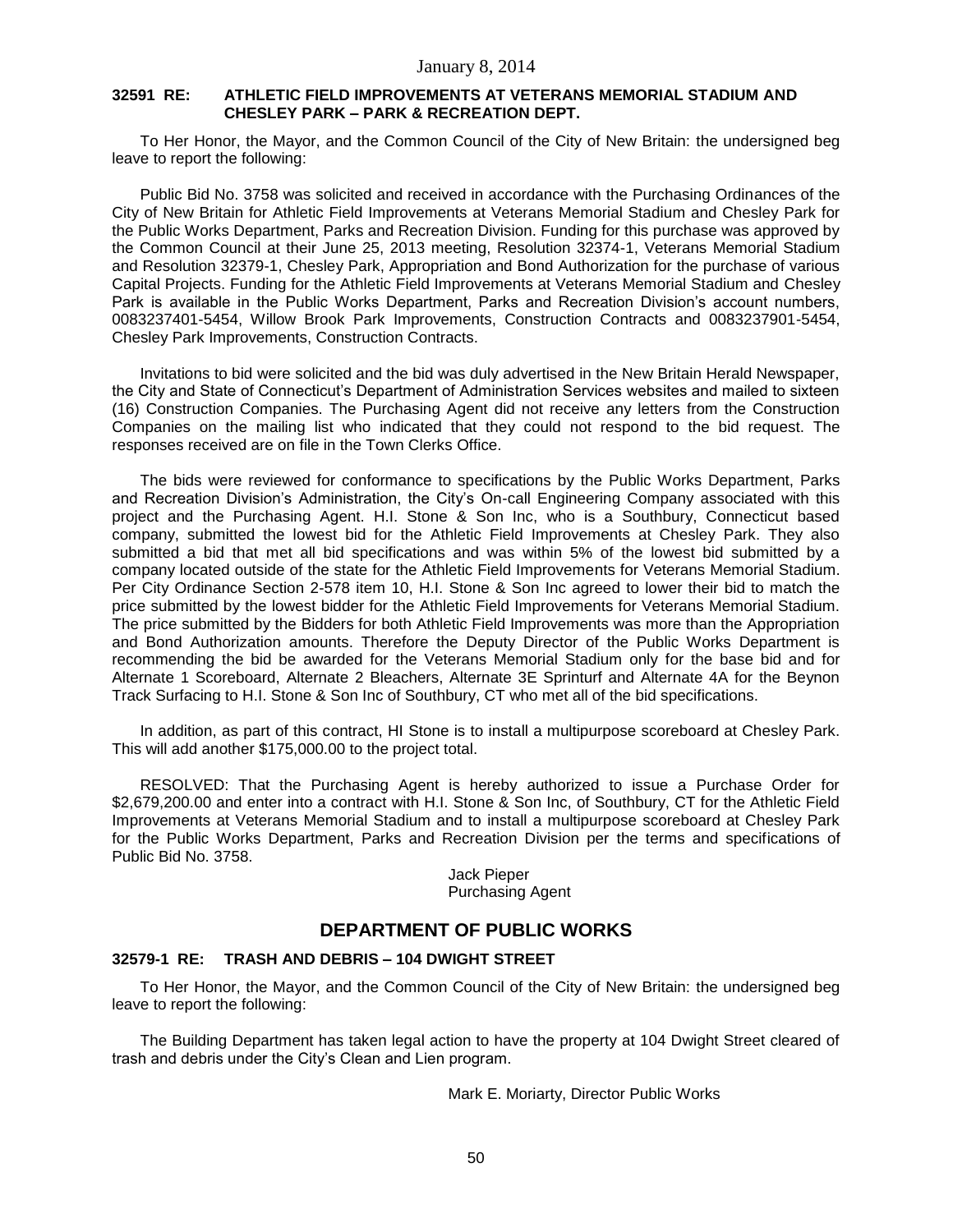# **REPORTS OF LEGISLATIVE COMMITTEES, BOARDS, COMMISSIONS AND DEPARTMENTS**

## **PURCHASING DEPARTMENT**

### **32584 RE: VOTING MACHINE MAINTENANCE FOR THE REGISTRAR OF VOTERS OFFICE**

To Her Honor, the Mayor, and the Common Council of the City of New Britain: the undersigned beg leave to report the following:

In accordance with City Code of Ordinances, Chapter 2, Article VIII, Division 1, Section 2-541 a purchase order will be requested by New Britain Registrar of Voters for the annual maintenance of their Voting Machines.

| Supplier              | Services           | Quantity | Unit Price | <b>Total Price</b> |
|-----------------------|--------------------|----------|------------|--------------------|
| <b>LHS Associates</b> | Annual Maintenance | 37       | \$200.00   | \$7.400.00         |
| Salem, NH.            | of Voting Machines |          |            |                    |

The New Britain Registrar of Voters will be in need of an annual maintenance to be performed to their Voting Machines. In the past, the Secretary of the State's Office has paid for the annual maintenance of the Voting Machines for the Municipalities. The Secretary of the State's office will not continue paying for this Voting Machine Maintenance as of June 30, 2014 when their contract with LHS Associates will expire. The maintenance cost will then be incurred by the Municipality that has the Voting Machines. The Voting Machines need to be maintained on an annual basis to assure that they are working properly and will correctly record votes during the elections. LHS Associates provides this service to seven hundred and fifty (750) municipalities throughout New England and New York. LHS Associates is the sole source provider of this Voting Machine Maintenance in the area. Bid solicitation for the purchase of this annual maintenance to the Voting Machines would not be beneficial to the City. The Purchasing Agent has verified this. Funding for this purchase will be available in the Registrar of Voters, Democratic's account number, 001104001-5436, Equipment Maintenance and Repairs and Registrar of Voters, Republican's account number, 001104002-5436, Equipment Maintenance and Repairs.

Resolved: that the Purchasing Agent is hereby authorized to issue a Purchase Order for \$7,400.00 and enter into a maintenance agreement with LHS Associates of Salem, NH for the annual maintenance of Voting Machines for the New Britain Registrar of Voters.

> Jack Pieper Purchasing Agent

## **NEW BUSINESS**

## **RESOLUTIONS**

### **32536-1 RE: ALD. DANIEL SALERNO – LIAISON TO THE BOARD OF EDUCATION, ALD. DONALD NAPLES – LIAISON TO THE LIBRARY/NEW BRITAIN INSTITUTE**

To Her Honor, the Mayor, and the Common Council of the City of New Britain: The undersigned beg leave to recommend the adoption of the following:

RESOLVED; Pursuant to Resolution #32536 regarding the appointment of Liaison Positions which was passed at the November 13, 2013 council meeting, the following are hereby added as liaisons to the following positions: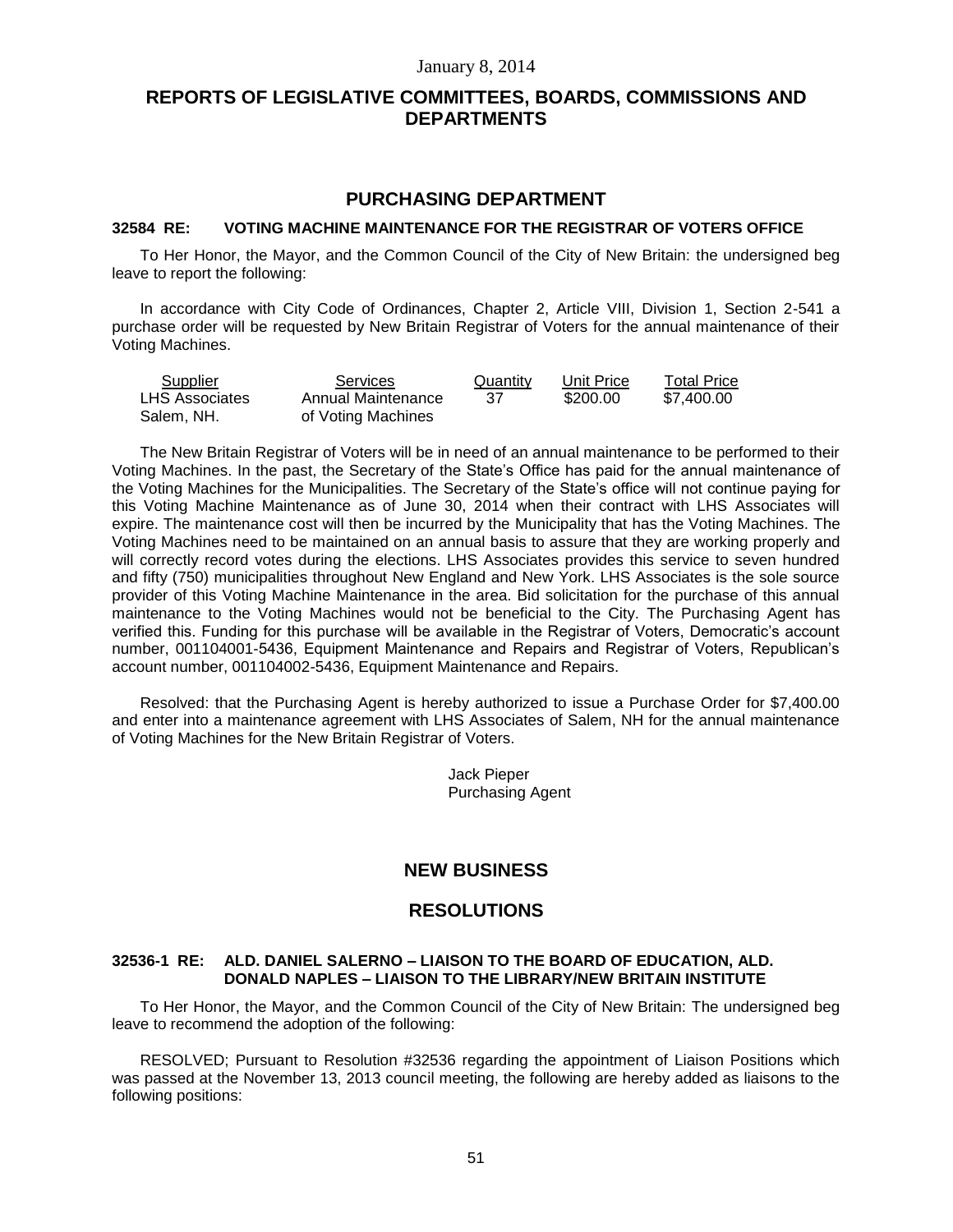#### Board of Education – Alderman Daniel Salerno Library/New Britain Institute – Alderman Donald Naples

#### Alderman Wilfredo Pabon

Ald. Pabon moved to accept and adopt, seconded by Ald. Giantonio. So voted. Approved January 9, 2014 by Mayor Erin E. Stewart.

### **32592 RE: AGREEMENT WITH MICHAEL TROJANOWSKI FOR WEBSITE UPDATES AND MARKETING – STANLEY GOLF COURSE**

To Her Honor, the Mayor, and the Common Council of the City of New Britain: the undersigned beg leave to recommend the adoption of the following:

WHEREAS, The Stanley Golf Course has partnered with Course Trends to host our full website and mobile website to make the website more interactive for area golfers using any device such as a computer, tablet or smartphone; and

WHEREAS, The Stanley Golf Course is responsible for updating the sites and insuring any downtime events are kept to a minimum, sending email blasts, over 40 sent in 2013, and doing reciprocal website postings and contests to market the golf course and driving range to area golfers; and

WHEREAS, The Stanley Golf Course also uses social networking to reach out to our golfers about specials and promotions; and

WHEREAS, The Stanley Golf Course has collected 12,312 email addresses, a 54% increase from 2012, and is currently attracting over 4,000 facebook fans monthly, who virally talk about Stanley Golf Course, to market our golfing promotions; and

WHEREAS, The Stanley Golf Course has previously employed Michael Trojanowski part time over the years to update the website when it was hosted by hostway; and

WHEREAS, This agreement would be 2014 through 2016 and not to exceed 10,000 dollars per year for the next 3 years; and

WHEREAS, The payments will be made from the Stanley Golf Course operating fund 201420101- 5331 professional services; and

RESOLVED, That Erin Stewart, Mayor, be and is hereby authorized to execute a purchase order for Michael Trojanowski for 10,000 dollars to update our website and market the Stanley Golf Course through social networking and email blasts.

> Alderwoman Shirley A. Black Alderman David DeFronzo Alderman Jamie Giantonio Alderwoman Eva Magnuszewski Alderman Daniel Salerno

Ald. Black moved to accept and adopt, seconded by Ald. DeFronzo. So voted. Approved January 9, 2014 by Mayor Erin E. Stewart.

#### **32593 RE: AUTHORIZING THE MAYOR TO ENTER INTO AND SIGN CONTRACT/GRANT AGREEMENTS WITH THE DEPT. OF ENERGY AND ENVIRONMENTAL PROTECTION**

To Her Honor, the Mayor, and the Common Council of the City of New Britain: The undersigned beg leave to recommend the adoption of the following: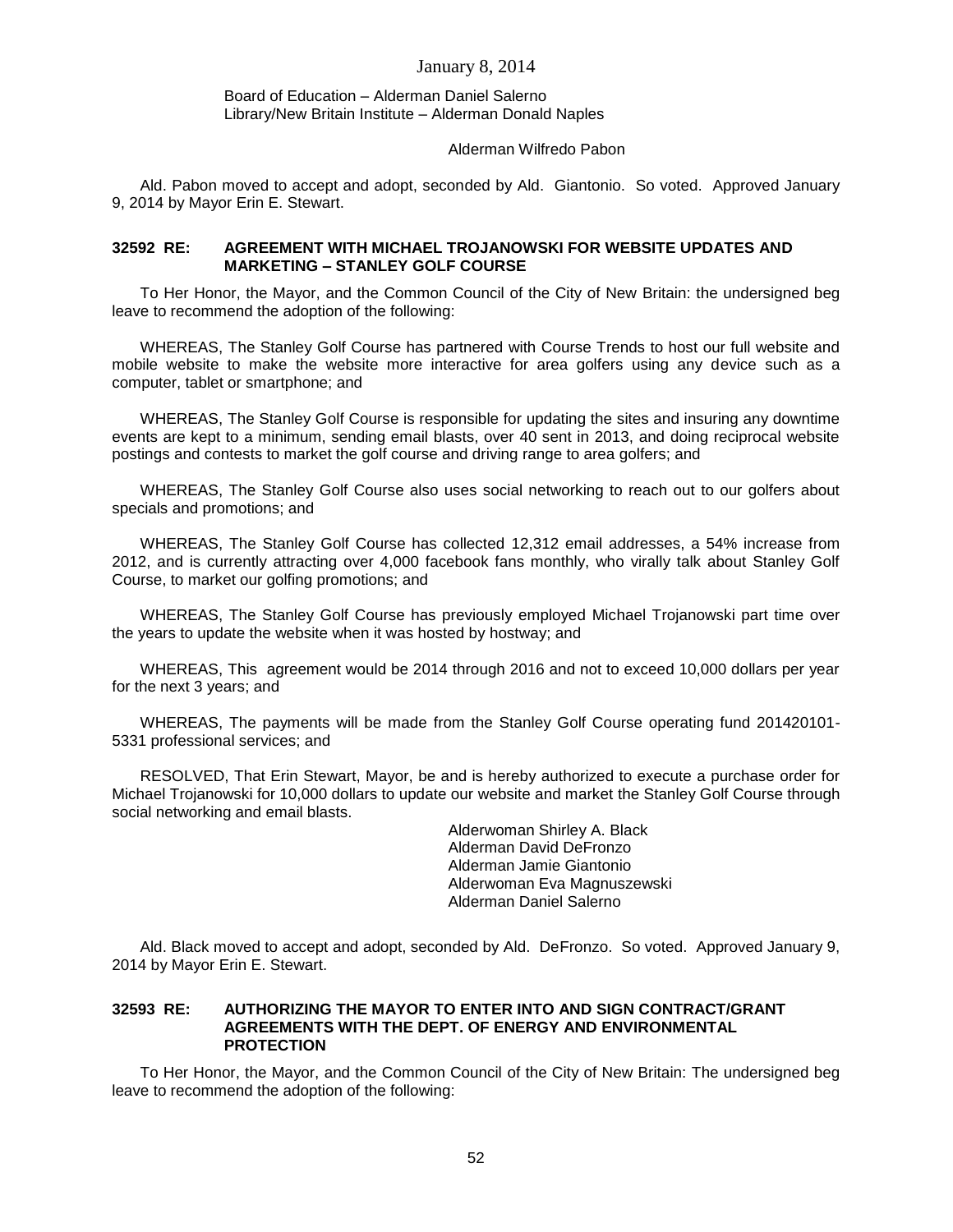WHEREAS, The City of New Britain is under Consent Order from the Connecticut Department of Energy and Environmental Protection to cease operation of the New Britain Landfill located at 142 Deming Road, Berlin on December 31, 2013;

WHEREAS, the Consent Order also states that on or before September 15, 2014 the City of New Britain shall complete the installation of the final cover system on the entire disposal area of the New Britain Landfill, and

WHEREAS, the City of New Britain has been awarded a \$1.0M Grant by the Department of Energy and Environmental Protection to provide funding for the closure of the New Britain Landfill, and

WHEREAS, a Resolution is required to enter into contracts with the Department of Energy and Environmental Protection;

THEREFORE BE IT RESOLVED that it is in the best interests of the City of New Britain to enter into contracts with the Department of Energy and Environmental Protection. In furtherance of this resolution, Erin E. Stewart the Mayor of the City of New Britain is duly authorized to enter into and sign said contracts on behalf of the City of New Britain. Erin E. Stewart currently holds the title of Mayor and has held that office since November 12, 2013. The Mayor is further authorized to provide such additional information and execute such other documents as may be required by the local, state or federal government in connection with said contracts and to execute any amendments, rescissions, and revisions thereto.

> Alderman Carlo Carlozzi, Jr. Alderwoman Eva Magnuszewski Alderman Emmanuel Sanchez

Ald. Carlozzi moved to accept and adopt, seconded by Ald. Sanchez. So voted. Approved January 9, 2014 by Mayor Erin E. Stewart.

#### **32594 RE: AUTHORIZING THE MAYOR TO SIGN THE LOCAL BRIDGE PROGRAM SUPPLEMENTAL APPLICATION FOR ELBRIDGE ROAD OVER SHULTZ POND BROOK**

To Her Honor, the Mayor, and the Common Council of the City of New Britain: The undersigned beg leave to recommend the adoption of the following:

WHEREAS, the existing bridge on Elbridge Road over Shultz Pond Brook is structurally deficient and in need of replacement, and

WHEREAS, the Public Works Department has applied for a grant through the State of Connecticut Local Bridge Program and is eligible for approximately 33% reimbursement of the total project cost, and

WHEREAS, one of the last components of the grant is to submit the Local Bridge Program Supplemental Application to the Connecticut Department of Transportation, which requires an authorized signature from the municipality;

THEREFORE BE IT RESOLVED, that Erin E. Stewart, Mayor, of the City of New Britain is hereby authorized to sign the LOCAL BRIDGE PROGRAM SUPPLEMENTAL APPLICATION on behalf of the CITY OF NEW BRITAIN for Elbridge Road over Shultz Pond Brook, Bridge No. 088009

> Alderman Carlo Carlozzi, Jr. Alderwoman Eva Magnuszewski Alderman Emmanuel Sanchez

Ald. Carlozzi moved to accept and adopt, seconded by Ald. Magnuszewski. So voted. Approved January 9, 2014 by Mayor Erin E. Stewart.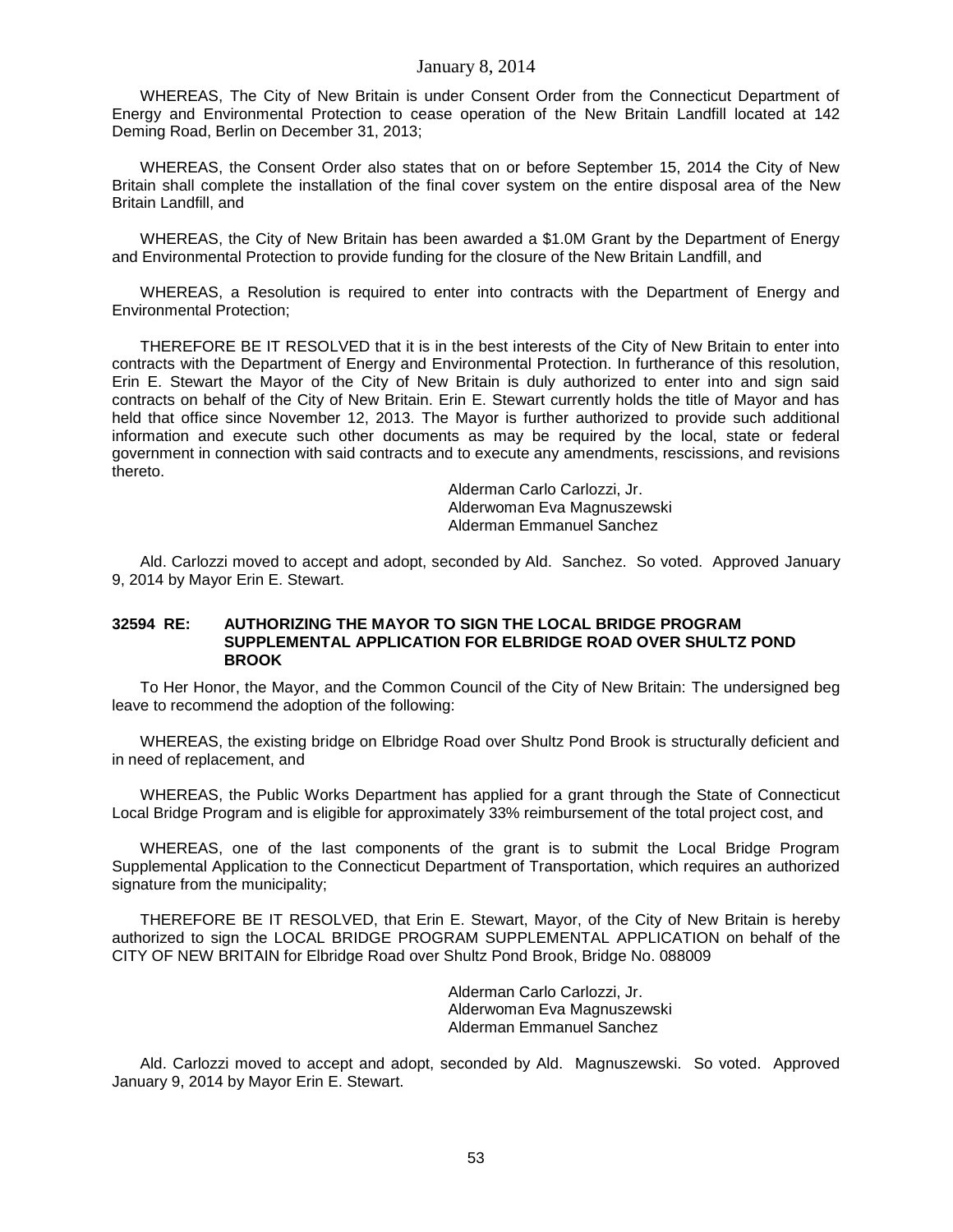## **32595 RE: AMENDMENT TO HEALTH DEPARTMENT IMMUNIZATION GRANT CONTRACT FOR CALENDAR YEAR 2014 - \$86,261**

To Her Honor, the Mayor, and the Common Council of the City of New Britain: the undersigned beg leave to recommend the adoption of the following:

Program Objective: Patient, parent and medical staff education; tracking of infants born at area hospitals; assessment of medical practices; surveillance for communicable diseases; and public education for prevention of communicable diseases to avoid the serious consequences of these diseases and to extend and improve the quality of New Britain residents lives through immunizations. The initial year of grant funding, 1995.

Local program Operation Department: Health, under the supervision of the director

WHEREAS; the Health Department of the City of New Britain has an existing contract with the State Department of Public Health to provide immunization tracking and education services for New Britain residents through 12/31/2015.

WHEREAS; the Department of Public Health has issued a contract amendment to change from a bimonthly cash management payment system to a monthly cash management system.

WHEREAS; all other provisions of the contract shall remain in full force and effect.

WHERAS; the State of Connecticut ,Department of Public Health has notified the City that it is continuing the grant in the amount of \$86,261 for calendar year 2014 which is the same dollar amount as calendar year 2013; and

THEREFORE BE IT RESOLVED, that The Mayor be authorized to sign the contract amendment agreement for this program. And

THEREFORE BE IT RESOLVED, that the Special Revenue budget for fund #241, be \$86,261for the one year period of 1/1/14 through 12/31/14 for the purpose of reflecting the State funding as follows:

| Revenue – St of CT                        | \$86,261               |
|-------------------------------------------|------------------------|
|                                           |                        |
|                                           |                        |
| <b>Full Time Salaries</b>                 | \$53,478               |
| Medicare                                  | \$<br>776              |
| Administrative Fees                       | \$<br>250              |
|                                           | \$<br>403              |
| MERF                                      | \$<br>6,300            |
| <b>Workers Compensation</b>               | \$<br>225              |
| Overtime                                  | \$<br>255              |
| Medical/Life Insurance                    | \$22,309               |
| Longevity                                 | \$<br>525              |
| <b>Operating Materials &amp; Supplies</b> | \$<br>250              |
| <b>Program Supplies</b>                   | \$<br>260              |
| Training/Conferences                      | \$<br>505              |
| Telecommunications                        | \$<br>220              |
| <b>Travel &amp; Meetings</b>              | \$<br>505              |
|                                           | \$86,261               |
|                                           | <b>Office Supplies</b> |

REVENUE:

#### Alderman Adam Platosz, Liaison

Ald. Platosz moved to accept and adopt, seconded by Ald. DeFronzo. So voted. Approved January 9, 2014 by Mayor Erin E. Stewart.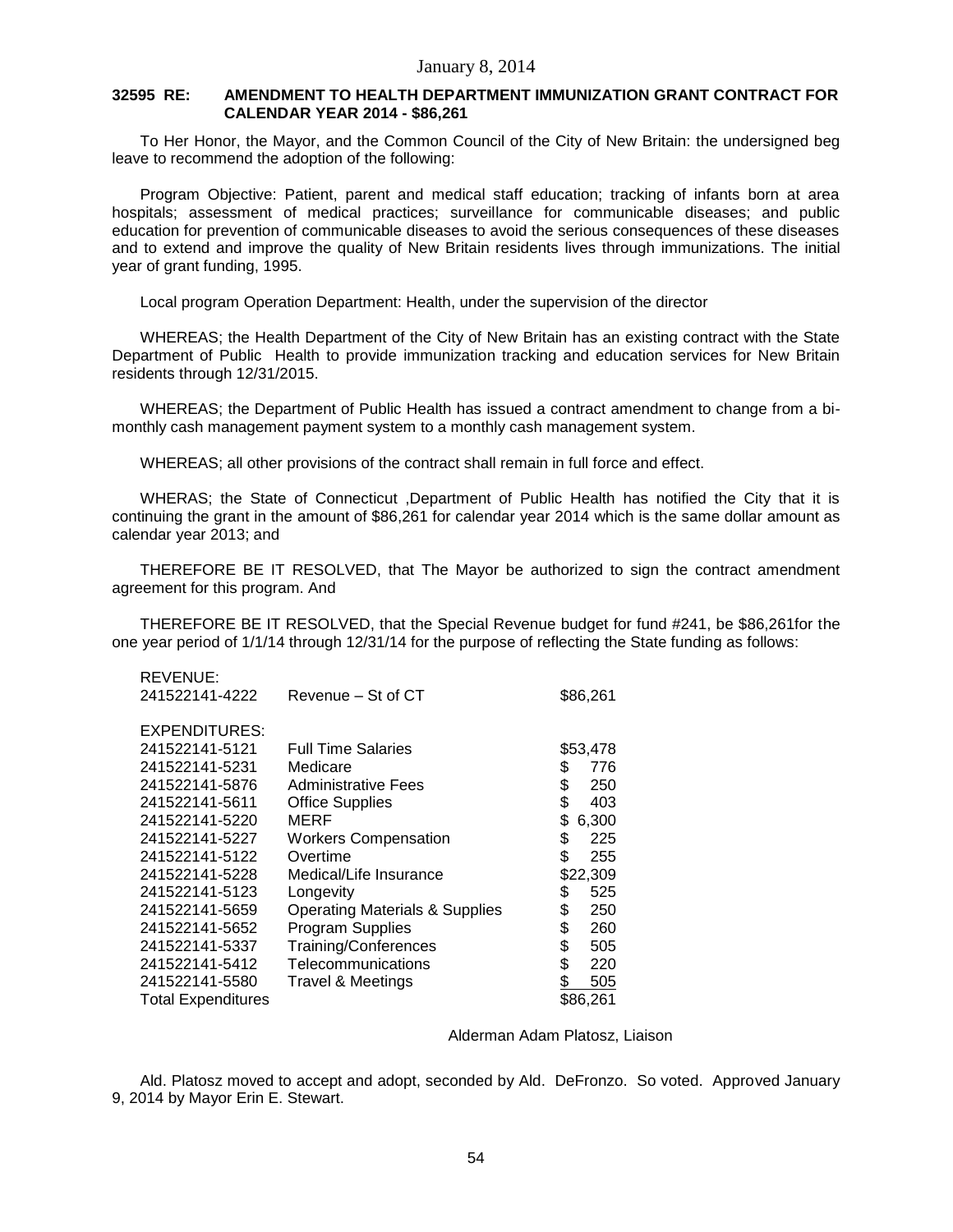## **32596 RE: AMENDMENT TO HEALTH DEPARTMENT IMMUNIZATION GRANT CONTRACT FOR CALENDAR YEAR 2013 - \$86,261**

To Her Honor, the Mayor, and the Common Council of the City of New Britain: the undersigned beg leave to recommend the adoption of the following:

WHEREAS, the Health Department of the City of New Britain has an existing contract with the State Department of Public Health to provide immunization tracking and education services for New Britain residents through 12/31/2015.

WHEREAS, the Department of Public Health has issued a contract amendment to revise the calendar year 2013 budget based on agreed upon changes approved by the State of CT.

WHEREAS, all other provisions of the contract shall remain in full force and effect.

THEREFORE BE IT RESOLVED, that the calendar year 2013 budget be amended as follows:

| Revenues                                                              | Line Item      | Original<br><b>Budget</b> | Increase/<br>(Decrease) | Revised<br><b>Budget</b> |
|-----------------------------------------------------------------------|----------------|---------------------------|-------------------------|--------------------------|
| Immunization Grant - State of CT                                      | 241522133-4222 | 86,261                    | 0                       | 86,261                   |
| <b>Expenditures</b>                                                   | Line Item      | Amount                    |                         |                          |
| <b>Full Time Salaries</b>                                             | 241522133-5121 | 53,478                    | (6,928)                 | 46,550                   |
| <b>MERF</b>                                                           | 241522133-5220 | 6,300                     | (595)                   | 5,705                    |
| <b>Workers Compensation</b>                                           | 241522133-5227 | 225                       | 0                       | 225                      |
| Overtime (IAP promotional events)                                     | 241522133-5122 | 255                       | (255)                   | 0                        |
| Major Medical/Life Insurance                                          | 241522133-5228 | 22,309                    | (1,018)                 | 21,291                   |
| Medicare                                                              | 241522133-5231 | 776                       | (93)                    | 683                      |
| Longevity                                                             | 241522133-5123 | 525                       | 0                       | 525                      |
| Administrative Overhead                                               | 241522133-5876 | 250                       | 1,500                   | 1,750                    |
| Advertising                                                           | 241522133-5540 | 0                         | 700                     | 700                      |
| <b>Operating Materials &amp; Supplies</b><br>(Indirect General Costs) | 241522133-5659 | 250                       | 0                       | 250                      |
| <b>Office Supplies</b>                                                | 241522133-5611 | 403                       | 4,101                   | 4,504                    |
| Program Supplies                                                      | 241522133-5652 | 260                       | 3,740                   | 4,000                    |
| Training/Conferences                                                  | 241522133-5337 | 505                       | (505)                   | 0                        |
| Telecommunications                                                    | 241522133-5412 | 220                       | (142)                   | 78                       |
| <b>Travel and Meetings</b>                                            | 241522133-5580 | 505                       | (505)                   | $\underline{0}$          |
|                                                                       |                | 86,261                    | 0                       | 86,261                   |

Alderman Adam Platosz, Liaison

Ald. Platosz moved to accept and adopt, seconded by Ald. DeFronzo. So voted. Approved January 9, 2014 by Mayor Erin E. Stewart.

## **32597 RE: RECEIPT OF \$10,000 FROM THE COMMUNITY FOUNDATION OF GREATER NEW BRITAIN – "SATURDAYS FOR SPECIAL KIDS" PROGRAM**

To Her Honor, the Mayor, and the Common Council of the City of New Britain: the undersigned beg leave to recommend the adoption of the following: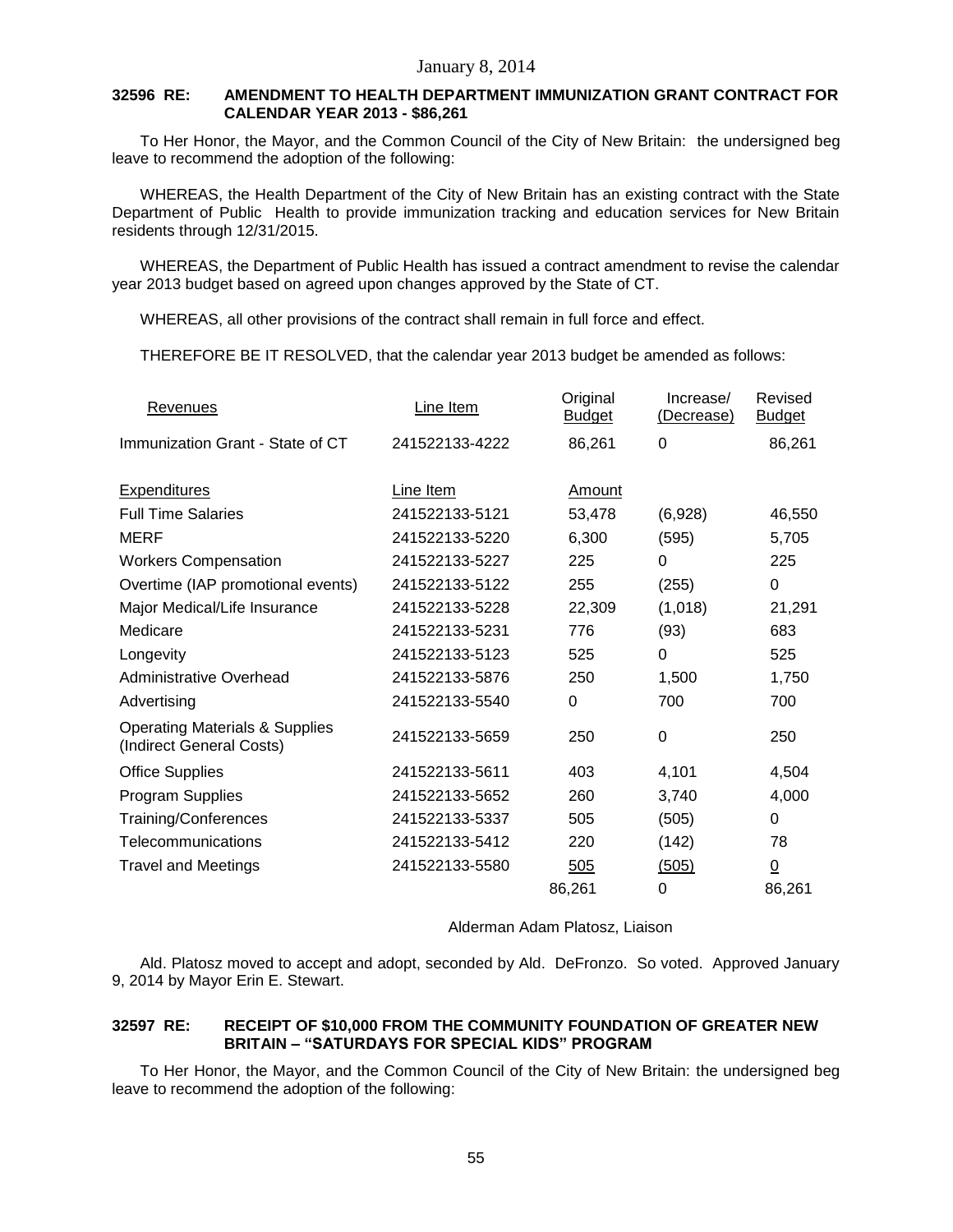Resolution Summary: This resolution allows for Mayor Erin E. Stewart to sign an agreement for the City's receipt of \$10,000 from the Community Foundation of Greater New Britain and for its placement into respective revenue and expenditure accounts under the Community Services Department, Commission on Persons with Disabilities. Funds will be used to operate "Saturdays for Special Kids (SFSK), a therapeutic recreation program for children with special needs due to autism and other developmental disabilities.

WHEREAS;the City of New Britain is committed to children of all ages and abilities; and

WHEREAS;there is an established need for recreation for children with autism and other developmental disabilities; and

WHEREAS;the Community Services Department of the City of New Britain has applied for and received a letter of commitment for funding for a therapeutic recreation program for children with autism and other developmental disabilities from the Community Foundation of Greater New Britain; and

WHEREAS;such funding will be made available upon receipt of a signed contract of this grant, with Mayor Erin E. Stewart and the signatory; NOW THEREFORE BE IT

RESOLVED; that Mayor Erin E. Stewart receive full authority to execute all contracts in receipt of \$10,000 from the Community Foundation of Greater New Britain; AND BE IT FURTHER

RESOLVED; that such funding, upon receipt, be placed in appropriate revenue and expenditure accounts as well as budgets be created as detailed below, under administrative purview of the Commission on Persons with Disabilities within the Community Services Department.

| Rev. Account:  | 296536104-4476 | Local Revenue/Contribution          | \$10,000 |
|----------------|----------------|-------------------------------------|----------|
| Exp. Accounts: | 296536104-5124 | <b>Part Time Salaries</b>           | \$ 8.640 |
|                | 296536104-5659 | <b>Operating Materials/Supplies</b> | \$1.360  |
|                |                |                                     | \$10.000 |

Alderman Adam Platosz

Ald. Platosz moved to accept and adopt, seconded by Ald. Bielinski. So voted. Approved January 9, 2014 by Mayor Erin E. Stewart.

#### **32598 RE: RECEIPT OF LOCAL PREVENTION COUNCIL FUNDING IN THE AMOUNT OF \$5,675**

To Her Honor, the Mayor, and the Common Council of the City of New Britain: the undersigned beg leave to recommend the adoption of the following:

Resolution Summary: This resolution allows for Mayor Erin E. Stewart to sign an agreement for the City's receipt of Local Prevention Council funding of \$5,675 from the Substance Abuse action Council. Funds were used to support Alcohol, Tobacco, and other Drug Abuse prevention activities, with culmination of the project at the August 24, 2013 "Substance Free Family Day" held at Walnut Hill Park. There is no match obligation on the part of the City for these entitlement funds.

WHEREAS;the City of New Britain is committed to prevention of Alcohol, Tobacco, and Other Drug Abuse by its residents, and particularly its children; and

WHEREAS;there is a Local Prevention Council appointed under jurisdiction of the Commission on Youth Services; and

WHEREAS;prevention funding from the Substance Abuse Action Council has been made available for Local Prevention Councils on an annual basis; and

WHEREAS;such funding has been awarded to New Britain Youth & Family Services, designated as the Local Prevention Council for New Britain; NOW THEREFORE BE IT